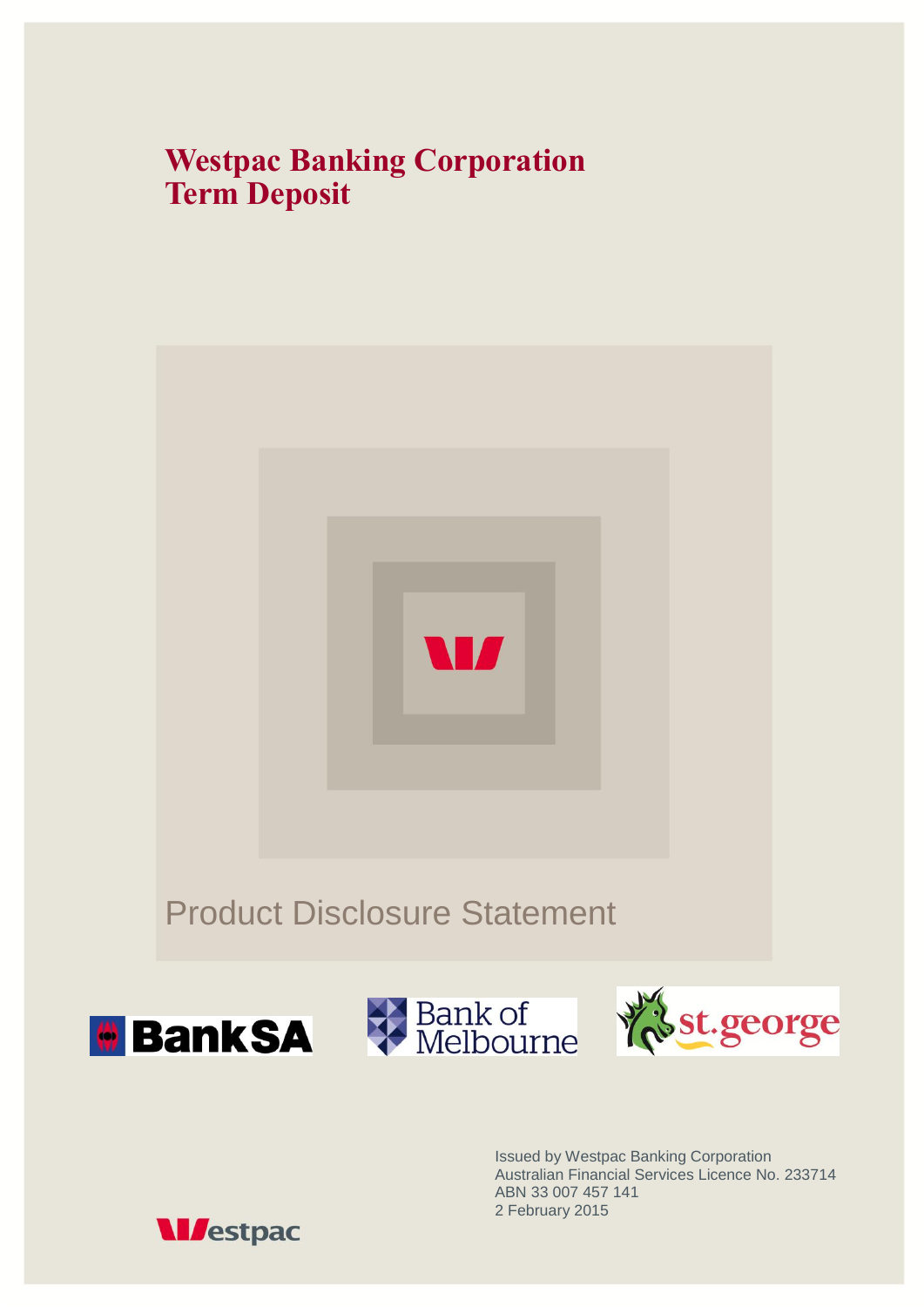## **Important information**

A Product Disclosure Statement ('**PDS'**) is an information document. The purpose of a PDS is to provide you with enough information to allow you to make an informed decision about a product's suitability for your needs. A PDS is also a tool for comparing the features of other products you may be considering. If you have any questions about this product, please contact us on the number listed at the back of this PDS.

You should read and consider this PDS, in its entirety, carefully and seek independent expert advice before making a decision about whether or not this product is suitable for you.

If you decide to enter into a Term Deposit, you should keep a copy of this PDS and any associated documentation. You should also promptly tell us if at any time you experience financial difficulties.

This PDS is issued by Westpac Banking Corporation and is current as at 2 February 2015. The information in it is subject to change. Westpac will provide updated information by issuing a supplementary or replacement PDS (if this were required, such as if the change were materially adverse to investors) or by posting the

information on our website. You can get a paper copy of any updated information without charge by calling us.

Nothing in this PDS is, or may be relied upon as, a representation as to the future performance of a Term Deposit.

The offer of Term Deposits is being made to residents of Australia only. No action has been or will be taken to register or qualify Term Deposits or otherwise permit a public offering of the Term Deposits under the US Securities Act of 1933. Receipt of this PDS in jurisdictions outside of Australia may be restricted by local law and applications from outside Australia will not be accepted.

The information set out in this document is general in nature. It has been prepared without taking into account your objectives, financial situation or needs. Because of this you should, before acting on this information, consider its appropriateness, having regard to your objectives, financial situation and needs. By providing this PDS, Westpac does not intend to provide financial advice or any financial recommendations.

## **Table of Contents**

| Offer at a glance          | 3  |
|----------------------------|----|
| <b>Fees and Charges</b>    | 4  |
| Key features and benefits  | 4  |
| <b>Key risks</b>           | 5  |
| <b>General information</b> | 7  |
| Glossary                   | 11 |
| <b>Contact Details</b>     | 12 |

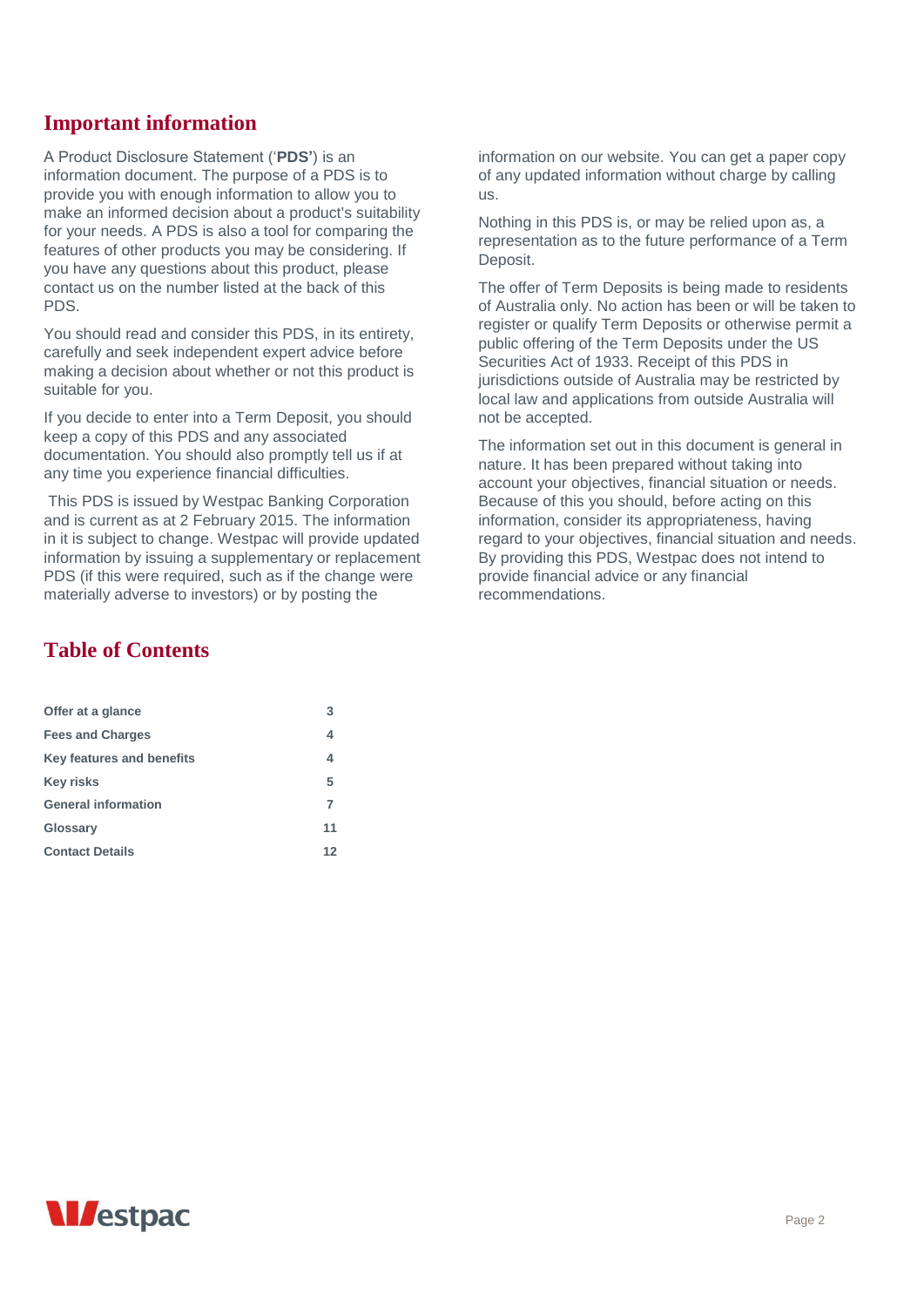# <span id="page-2-0"></span>**Offer at a glance**

| <b>Feature</b>                                                     | <b>Term Deposit</b>                                                                                                                                                                                                                                                         |  |  |
|--------------------------------------------------------------------|-----------------------------------------------------------------------------------------------------------------------------------------------------------------------------------------------------------------------------------------------------------------------------|--|--|
| <b>Issuer</b>                                                      | <b>Westpac Banking Corporation</b>                                                                                                                                                                                                                                          |  |  |
| This product may be suitable for<br>regular savings/investment     | Subject to the minimum opening deposit and early withdrawal<br>provisions                                                                                                                                                                                                   |  |  |
| Available access                                                   | Telephone, Fax, Letter                                                                                                                                                                                                                                                      |  |  |
| Pays regular interest                                              | Yes                                                                                                                                                                                                                                                                         |  |  |
| Term of investment                                                 | 30 days to 5 years                                                                                                                                                                                                                                                          |  |  |
| Minimum opening deposit                                            | AUD5,000                                                                                                                                                                                                                                                                    |  |  |
| Minimum account balance                                            | Not applicable                                                                                                                                                                                                                                                              |  |  |
| Minimum transaction size                                           | Not applicable                                                                                                                                                                                                                                                              |  |  |
| Withdrawal notice and restrictions<br>on the number of withdrawals | Withdrawals during the fixed term are not generally<br>permitted, are subject to Westpac's approval and may result<br>in a reduced interest rate. You will also be required to serve a<br>notice period. Please refer to the "Key Risks" section for<br>further information |  |  |
| Interest calculated                                                | Daily based on a fixed interest rate                                                                                                                                                                                                                                        |  |  |
| Third party payments                                               | Not allowed                                                                                                                                                                                                                                                                 |  |  |
| Interest Payment                                                   | At maturity for terms less than 12 months<br>Monthly, Quarterly, Semi-annually or Annually (in arrears) for<br>terms of 12 months or greater                                                                                                                                |  |  |

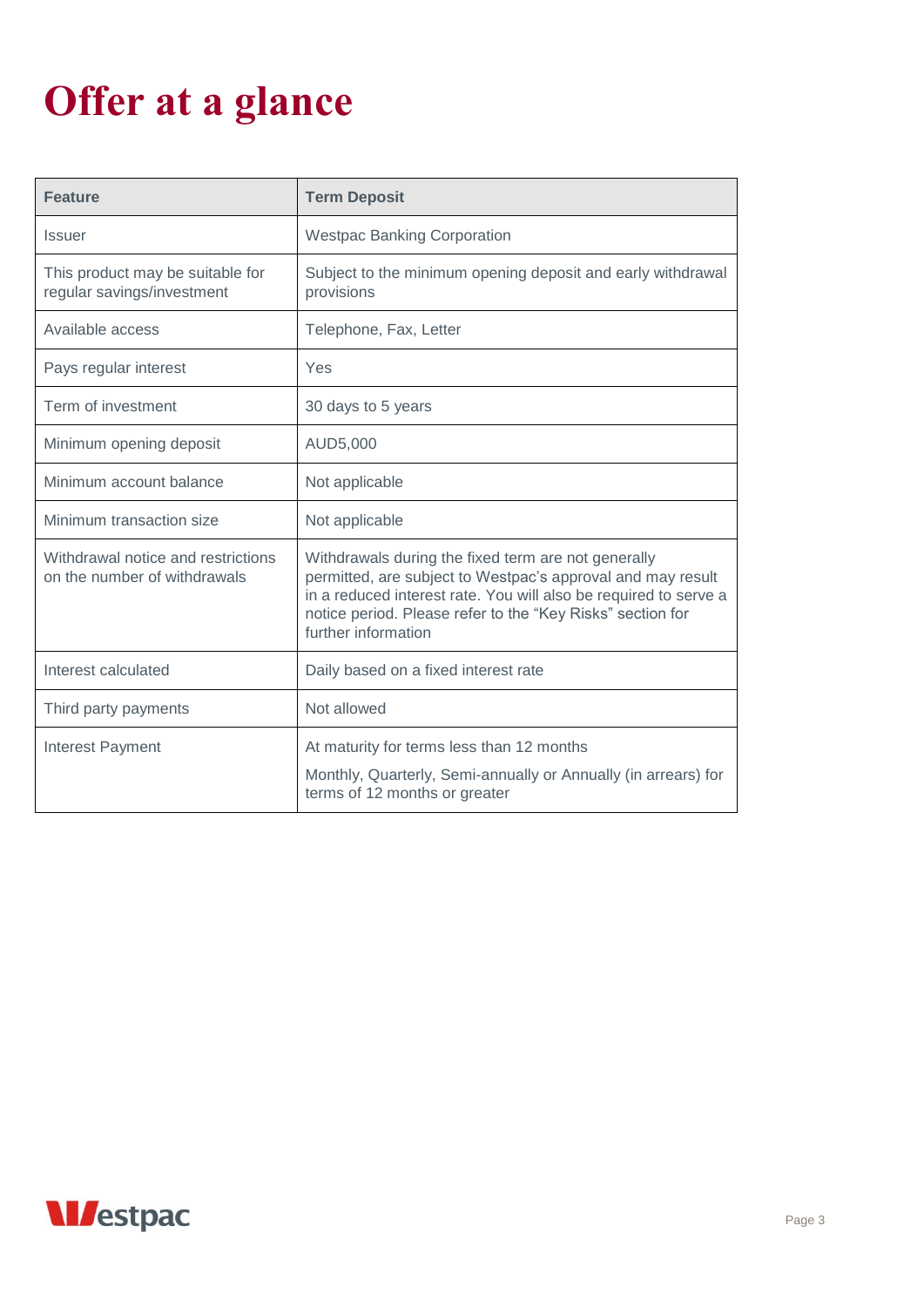# <span id="page-3-0"></span>**Fees and Charges**

<span id="page-3-1"></span>There are no transaction fees or monthly service fees payable on a Term Deposit.

## **Key features and benefits**

## <span id="page-3-2"></span>**Description**

A Term Deposit is a deposit account denominated in Australian dollars, which offers a competitive interest rate on the balance of your Term Deposit. Subject to what follows about early withdrawals, the interest rate fixed at the start of the term will apply for the whole of the term.

This Term Deposit cannot be used as a transaction account because you may only make one deposit (which occurs when you open the Term Deposit) during the term and because of the fixed term.

## **Benefits**

The benefits of a term deposit include:

- A fixed rate of return across the life of the deposit;
- Flexible interest payment options;
- A range of available maturities from 30 days to 5 years.

## **Duration of the fixed term**

Your Term Deposit can be fixed for a term offered by us. We offer terms between 30 days and 5 years.

## **Interest rate payable on this Term Deposit**

The interest rate payable on the Term Deposit is fixed for the entire term of the Term Deposit unless you withdraw all or part of the deposit before the end of the fixed term. There are different interest rates which apply to different terms. The interest rates offered by Westpac for these Term Deposits on the day you are given the PDS are set out in the Interest Rates Sheet which is available from your intermediary. You may also obtain the current rates at any time by contacting your adviser. The actual interest rate which applies to your Term Deposit will also be set out in the Confirmation Westpac sends you shortly after the Term Deposit is opened.

## **Where is interest credited**

Generally interest will be credited to a transaction account (in the same name and currency) you hold with Westpac or with another Australian bank.

## **How is interest calculated**

Interest is calculated daily on the balance of your Term Deposit, at the end of each day including the day of deposit but excluding the day of withdrawal.

Interest is paid:

- on the date of maturity of your Term Deposit for terms of less than 12 months; or
- monthly, quarterly, semi-annually or annually (in arrears) for terms of 12 months or greater.

Interest is calculated using the following formula:

| Daily Closing Balance x Interest Rate |     |
|---------------------------------------|-----|
| 365                                   | 100 |

## **Fees and Charges payable on the Term Deposit**

There are no transaction fees or monthly service fees payable on the Term Deposit. However, fees and charges may become payable when you request particular services or certain things happen, your intermediary will advise you of these prior to any activity that may incur these fees being undertaken.

## **Minimum Opening Deposit**

The minimum value to open a Term Deposit is \$5,000.

## **Third Party Payments**

Payments to third parties are not permitted on Term Deposits.

## **Confirmation**

We will mail, fax or email to you a written Confirmation of your Term Deposit, including the interest rate applicable to your Term Deposit, shortly after the Term Deposit is opened.

## **Renewal of your Term Deposit**

If at the end of the fixed term of your Term Deposit, you would like to reinvest your deposit for another fixed period, you must notify Westpac before the end of the fixed term.

You can renew your Term Deposit for any term offered by Westpac between 30 days and 5 years and for any amount of \$5,000 or more.

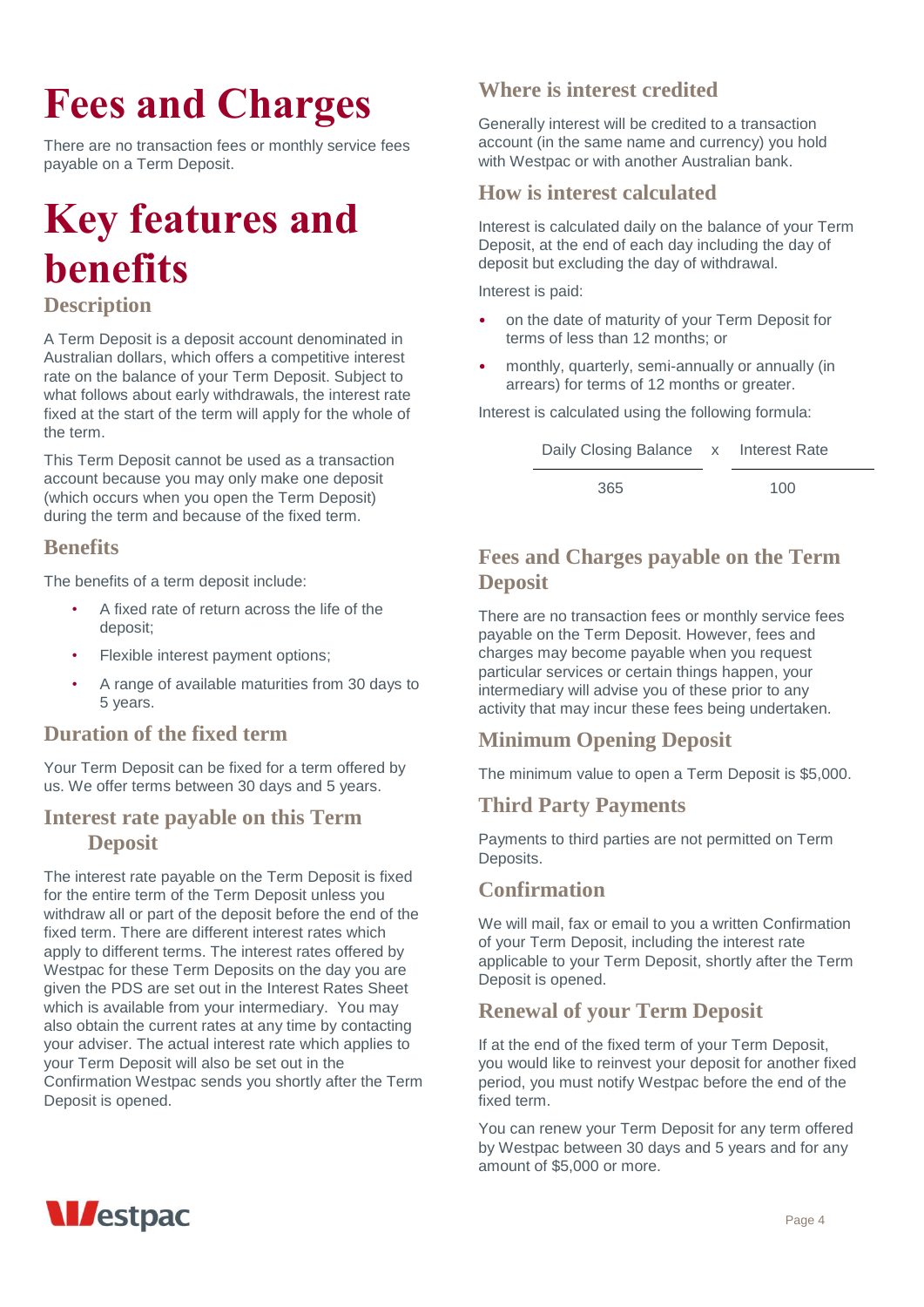If you renew your Term Deposit, the interest rate applicable to the renewed Term Deposit will be the interest rate that is current as at the Maturity Date of your maturing Term Deposit for a deposit of the term you select on renewal.

If you do not provide us with instructions before the end of the fixed term, your Term Deposit (including any interest earned) will be automatically renewed for the same fixed term using the interest rate on the Maturity Date applying to deposits of that amount and for that term.

The terms and conditions which apply to any renewed Term Deposit (whether it is renewed at your election, or automatically because you have not given us maturity instructions) will be the terms and conditions which are current at the time of renewal. Those terms and conditions may differ from the terms and conditions set out in this PDS. We will provide you an updated PDS (which will include the terms and conditions applicable to your renewed Term Deposit) at the time of renewal.

## **Repayment of principal**

If you choose not to renew your Term Deposit, you will receive the balance of your Term Deposit (your Principal Amount together with interest earned) at the end of the fixed term.

You may request the proceeds to be paid by bank cheque or by any other means agreed by us.

If your Term Deposit matures on a day that is not a *Business Day*, and you have instructed us that some or all of the Term Deposit is not to be renewed, you will receive the amount which is not being renewed on the next *Business Day*. We pay interest on that amount from the Maturity Date to (but excluding) the next *Business Day* at the rate we would have applied to the Term Deposit if you had renewed your Term Deposit for the same term.

## **Joint Accounts**

You may open a Term Deposit jointly with your spouse, family members or a group of people. The balance of a Term Deposit held in joint names is held jointly by all Term Deposit holders, which means each Term Deposit holder has the right to all funds in the Term Deposit.

Always consider that when a Term Deposit is held in joint names and one Term Deposit holder dies, we may treat the balance of the Term Deposit as owing to the surviving Term Deposit holder(s).

## **Key risks**

## **Use of the Term Deposit**

The Term Deposit described in the PDS has restrictions on methods of access and deposit and withdrawal limits. We believe the significant risk for you opening a Term Deposit described in the PDS is that the Term Deposit may not be suitable for your particular needs. For example:

- you should not open a Term Deposit if you are likely to need access to the deposit before the end of the fixed term; and
- if you open a Term Deposit, and interest rates generally increase during the fixed term, you will not have the benefit of a higher interest rate.

For this reason you should ensure you understand the features of, and restrictions on, a Term Deposit. This PDS is intended to assist you in gaining an understanding of these things.

## **Early Termination - Full or Partial**

You may request to make a full or partial withdrawal from your Term Deposit before the end of the fixed term.

If, in our sole discretion, we agree to you withdrawing the whole or part of the balance of your Term Deposit before the end of the fixed term, the interest rate on the amount withdrawn for the whole period from the date your Term Deposit was opened up to the day prior to the date of withdrawal may be reduced and you will be required to wait until the end of the notice period as defined below. We apply, to the amount withdrawn, the interest rate that would have applied at the date your Term Deposit was opened for the fixed term closest to the period between when your Term Deposit was opened and the date of withdrawal, except where that interest rate would be higher than the rate applicable to the original fixed term, in which case the rate applicable to the original fixed term will apply.

If we agree to you making a partial withdrawal, the interest rate which will apply to the remaining balance of your Term Deposit for the period from the date your Term Deposit was opened to the end of the original fixed term of the deposit, will be the interest rate which applied on the date your Term Deposit was opened.

#### **Notice Period**

A notice period will apply to all Term Deposits, where the Term is 31 days or longer. The 31 day period starts on the day (Sydney time) that you give us notice by making a request. The disbursement will be paid on day 32 (or the next Sydney Business Day after that). No notice period will be applied to requests approved due to financial hardship.

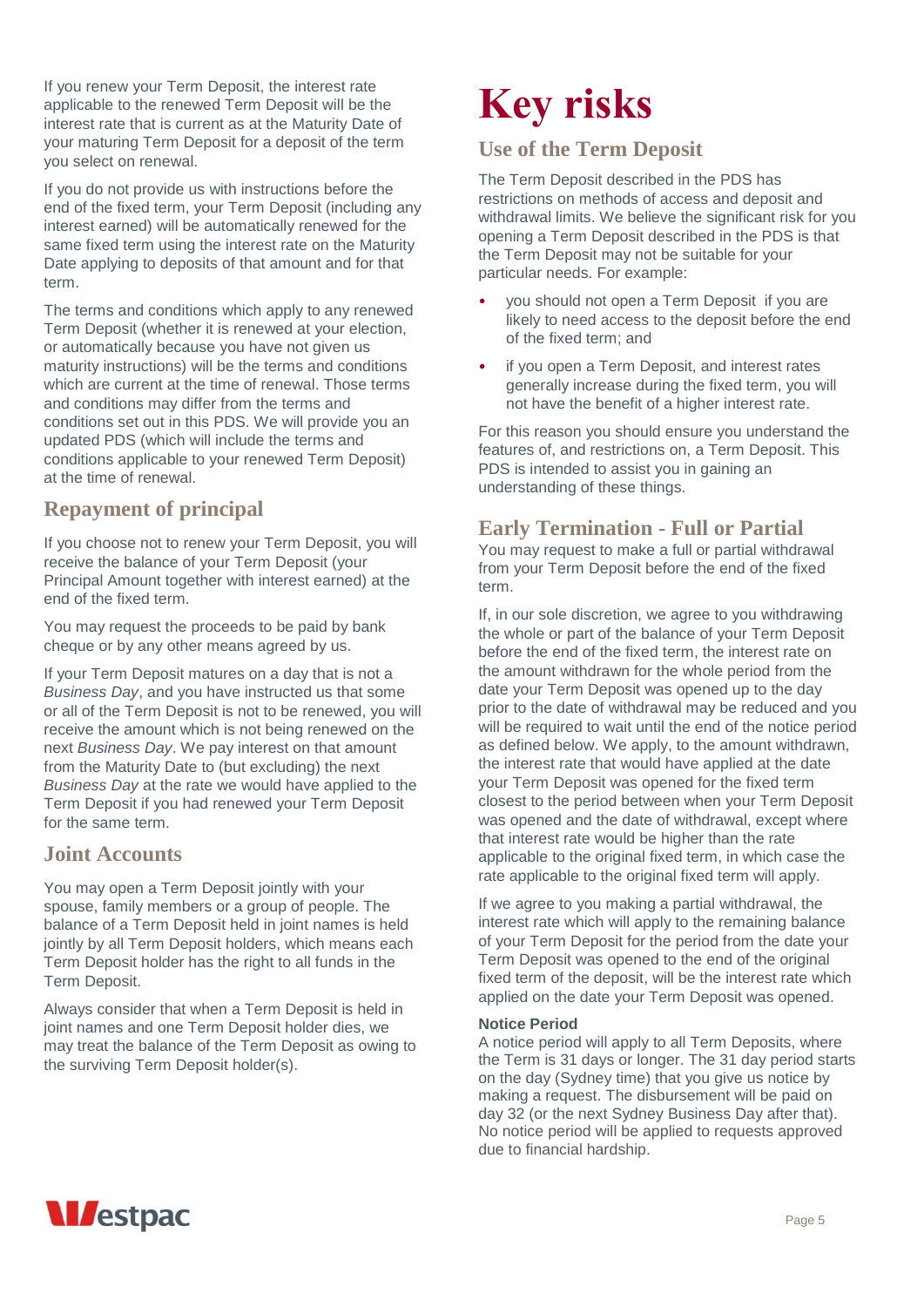#### **Example**

#### **Scenario**

On 1 December 2014, you establish a 12 month Term Deposit for AUD \$100,000 with a fixed interest rate of 6.00%p.a. payable at maturity.

On 4 May 2015, you request a partial withdrawal of AUD \$50,000 from the Term Deposit which we subsequently approve.

The closest fixed term available for the period between when the Term Deposit was opened (1 December 2014) and the date of withdrawal (4 May 2015) is a 5 month term.

#### *What happens if the interest rate for the early redemption period is less than the original interest rate on the established term?*

If the 5 month fixed term rate applicable to a deposit of \$50,000 when the Term Deposit was opened was, say, 5.80%p.a., the interest accrued on the \$50,000 from 1 December to 4 May (as we do not pay interest on the day of withdrawal) would be reduced from 6.00%p.a. to 5.80%p.a.

#### *What happens if the interest rate for the early redemption period is more than the original interest rate on the established term?*

If the 5 month fixed term rate applicable to a deposit of \$50,000 when the Term Deposit was opened was, say, 6.50%p.a., the interest accrued on the \$50,000 from 1 December to 4 May (as we do not pay interest on the day of withdrawal) would remain at 6.00%p.a.

<span id="page-5-0"></span>*When will my funds be repaid?*

The return of funds will occur on the 4 June, 31 days after the request was lodged. The disbursement will typically be received on day 32.

#### Counterparty and operational risk

As is the case with most financial markets products we enter into, Westpac has performance obligations under a Term Deposit.

Our ability to fulfil our obligations is linked to our financial wellbeing and to the effectiveness of our internal systems, processes and procedures. The first type of risk (our financial wellbeing) is commonly referred to as **credit** or **counterparty risk**. The second type of risk (the effectiveness of our internal systems, processes and procedures) is commonly referred to as **operational risk**.

You must make your own assessment of our ability to meet our obligations. However, as a regulated Australian bank we are subject to prudential regulation which is intended to reduce the risk of us failing to perform our obligations. Further information about Westpac, including copies of our recent financial statements, is available on our website at [www.westpac.com.au.](http://www.westpac.com.au/)

### **No Cooling-off period**

There is no cooling-off period in respect of an investment in a Term Deposit. You cannot cancel or revoke your application for a Term Deposit. However, early termination may be possible, with our agreement. See the section titled 'Early Termination – Full or Partial' on page 5 for more information.

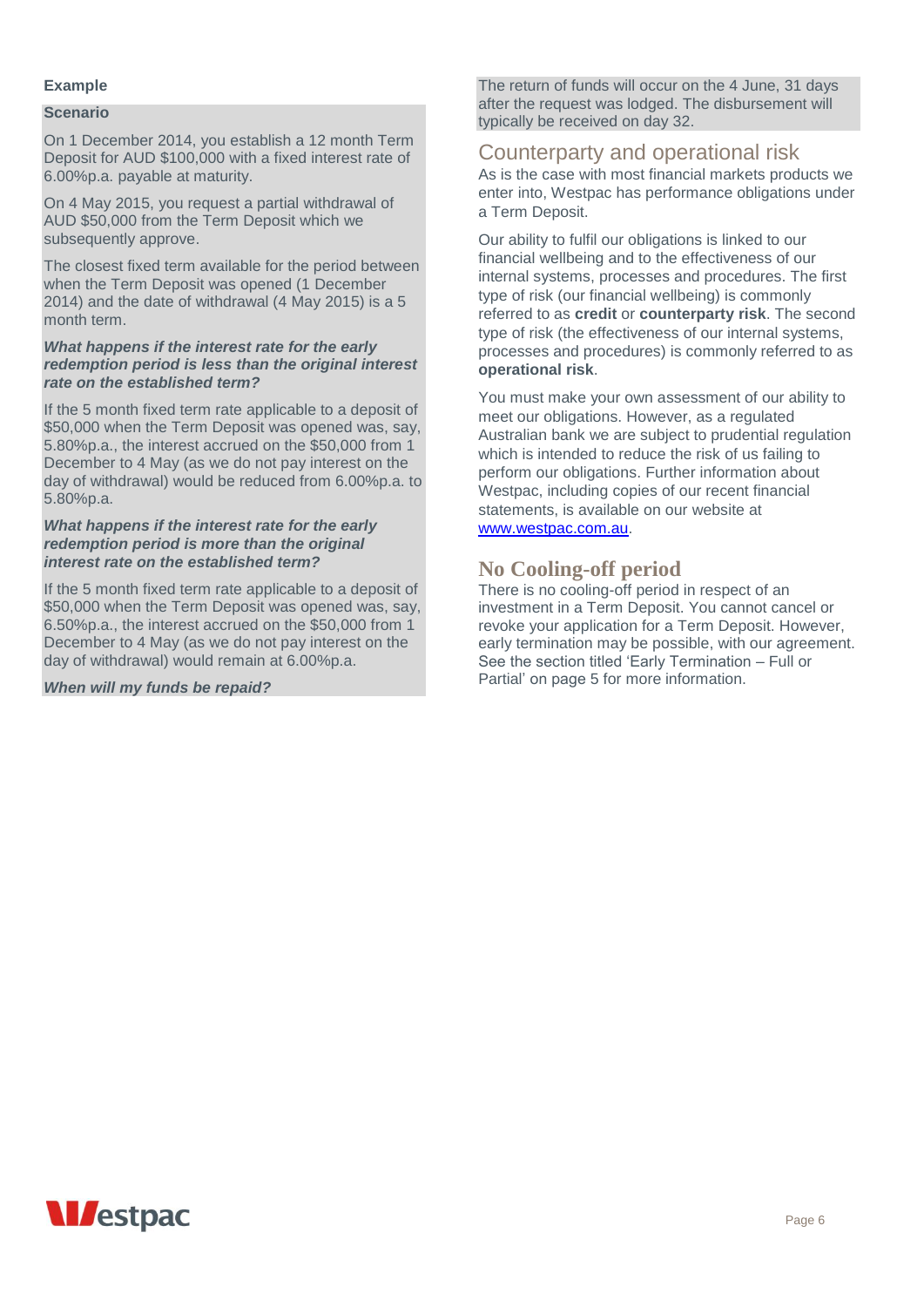## **General information**

### **What we need from you**

To open any new Term Deposit we'll need some important details from you. Depending on the legal nature of your business (company, partnership etc.) you will be required to provide certain documents and information to Westpac.

If this is your first account with us:

Under the Anti-Money Laundering and Counter Terrorism Financing Act 2006 (the **'AML/CTF Laws'**) it is a requirement that you and all signatories to the Term Deposit must be identified. You and any signatory will need to be identified if you are not existing customers of Westpac.

The identification requirements can be met by completing Westpac's Customer Identification Procedure which involves providing identity documentation to the Westpac. For information on documents required under Westpac's Customer Identification Standards please contact any branch or refer to our website – [www.westpac.com.au/aml.](http://www.westpac.com.au/aml)

If you or any of the signatories to the Term Deposit are not identified in terms of the AML/CTF Laws, the Term Deposit will be blocked for all withdrawals, until they are identified.

If you are an existing customer, an account signatory (or any other cardholder) identification requirements may have previously been satisfied so you don't need to provide identity documentation, unless we request it.

## **Code of Banking Practice**

The Code of Banking Practice is a self-regulatory Code adopted by us and other banks. Its purpose is to set standards of good banking practice for banks to follow when dealing with individual and small business customers and their guarantors. If you are an individual or small business customer, each relevant provision of the Code applies to the Term Deposit described in this PDS.

The general descriptive information referred to in the Code (other than information in relation to bank cheques) is set out in this PDS. This includes information about:

- account opening procedures;
- our obligations regarding the confidentiality of your information;
- complaint handling procedures;
- the advisability of you informing us promptly when you are in financial difficulty; and

the advisability of you reading the terms and conditions applying to a Term Deposit as set out in this PDS.

## **Financial Crimes Monitoring**

Westpac is bound by laws that impose regulatory and compliance obligations, including obligations in relation to the prevention of money laundering and the financing of terrorism, which are the AML/CTF Laws. In order for Westpac to meet its regulatory and compliance obligations, we perform certain control and monitoring activities.

Upon entering into any Term Deposit with Westpac, you agree and provide the following undertakings and agree to indemnify Westpac against any potential loss arising from any breach by you of such undertakings that:

- you are not and will not enter into any agreement with Westpac under an assumed name;
- any funds used by you to enter into an agreement with Westpac have not been derived from or related to any criminal activities;
- any payments received from Westpac will not be used in relation to any criminal activities;
- if we ask, you will provide us with additional information we reasonably require from you for the purposes of meeting our regulatory and compliance obligations, including the obligations under AML/CTF Laws (including information about the source of funds used to settle a Term Deposit); and
- you and your Term Deposit with Westpac will not initiate, engage or effect a transaction that may be in breach of Australian law or sanctions (or the law or sanctions of any other country).

You should be aware that:

- we may obtain information about you or any beneficial owner of an interest in an agreement with Westpac from third parties if we believe this is necessary to comply with our regulatory and compliance obligations, including AML/CTF Laws;
- transactions may be delayed, blocked, frozen or refused where we have reasonable grounds to believe that they breach Australian law or sanctions or the law or sanctions of any other country;
- where transactions are delayed, blocked, frozen or refused, Westpac and other members of the Westpac Group are not liable for any loss you suffer (including consequential loss) in connection with a Term Deposit; and

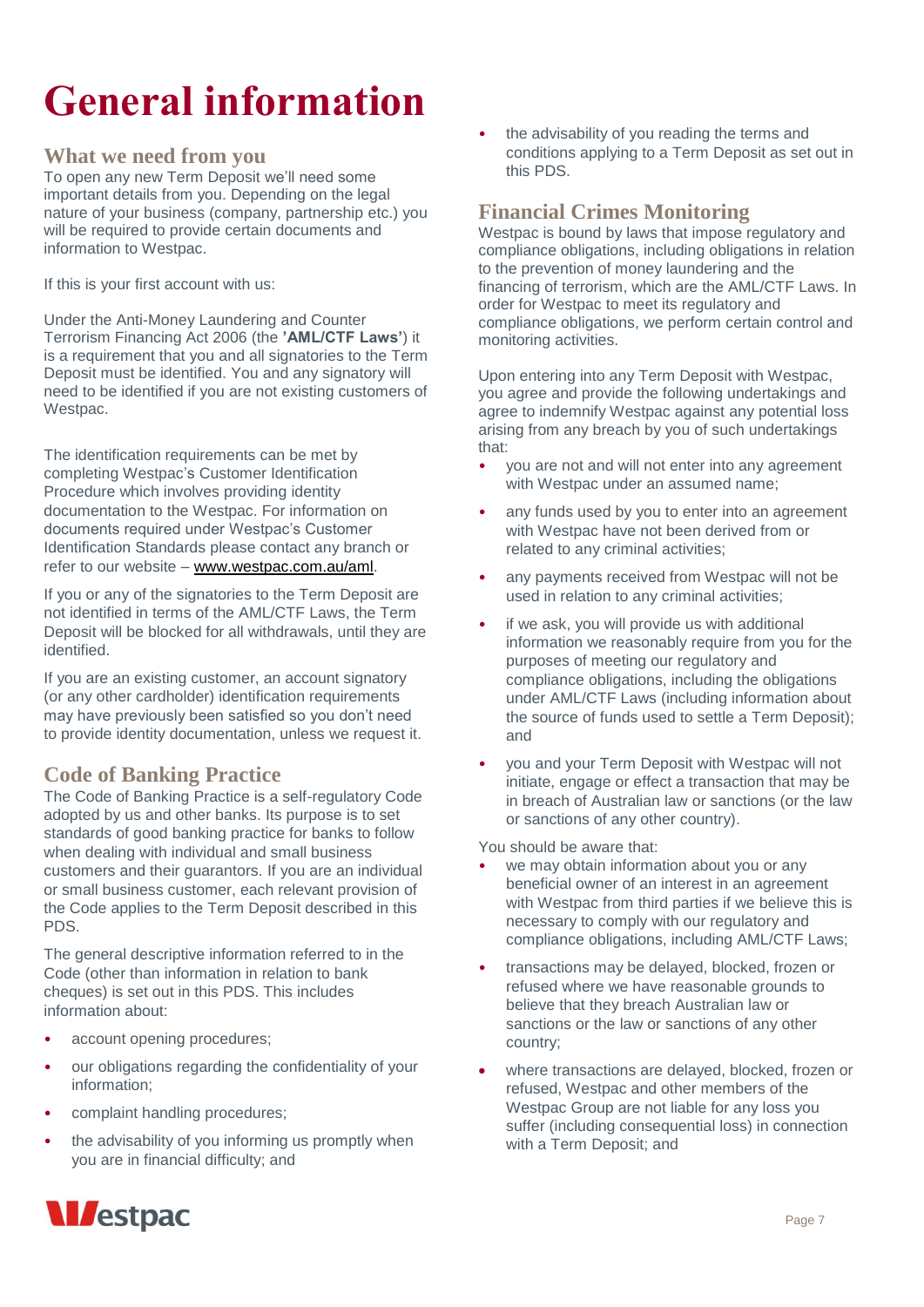where legally obliged to do so, we may disclose information that we hold about you to our related bodies corporate or service providers, other banks, or relevant regulatory and/or law enforcement agencies (whether in or outside of Australia).

## **Labour standards or environmental, social and ethical considerations**

Westpac does not take into account labour standards or environmental, social or ethical considerations in providing this investment. To learn more about Westpac's commitment to sustainability (including our latest Stakeholder Impact Report) go to www.westpac.com.au.

### **Dispute resolution**

Sometimes you may want to talk about problems you are having with us. Fixing these problems is very important to us. We've put in place ways of dealing with your issues quickly and fairly.

#### **Please talk to us first**

We aim to resolve your complaint at your first point of contact with us. You can contact us by phone on (02) 8253 5055 or in writing to the address listed at the back of this PDS.

#### **What to do if you are still unhappy**

If we still haven't been able to deal with your issues to your satisfaction, there are a number of other bodies you can go to. Our external dispute resolution provider is the Financial Ombudsman Service, our membership number is 10999 and the contact details are:

> Financial Ombudsman Service GPO Box 3, Melbourne, VIC 3001 Phone 1300 780 808 Fax: (03) 9613 6399 Internet: www.fos.org.au Email: info@fos.org.au

ASIC also has a free call Infoline on 1300 300 630, which you may use to make a complaint and obtain further information about your rights.

### **Privacy**

By completing the Application Form, you consent to Westpac and any other person who is at any time a member of the Westpac Group ('**Westpac Company'**) collecting, using, disclosing and handling your personal information in the manner set out Westpac's privacy policy, a copy of which is available at [westpac.com.au](http://westpac.com.au/) or by calling 132 032.

Westpac and Westpac Companies may use your information:

- to process your application, provide you with your product or service, and manage your product or service;
- to comply with legislative or regulatory requirements in any jurisdiction, prevent fraud, crime or other activity that may cause harm in relation to our products or services and help us run our business.
- to tell you about products or services we think may interest you.

If you do not provide all the information we request, we may need to reject your application or we may no longer be able to provide a product or service to you.

We may disclose your personal information to other members of the Westpac Group, anyone we engage to do something on our behalf, rewards program administrators and other organisations that assist us with our business. We may disclose your personal information to an entity which is located outside Australia. Details of the countries where the overseas recipients are likely to be located are in our privacy policy.

As a provider of financial services, we have obligations to disclose some personal information to government agencies and regulators in Australia, and in some cases offshore. We are not able to ensure that foreign government agencies or regulators will comply with Australian privacy laws, although they may have their own privacy laws. By using our products or services, you consent to these disclosures.

We are required or authorised to collect personal information from you by certain laws. Details of these laws are in our privacy policy.

Our privacy policy covers:

- how you can access the personal information we hold about you and ask for it to be corrected;
- how you may complain about a breach of the Australian Privacy Principles or a registered privacy code and how we will deal with your complaint;
- how we collect, hold, use and disclose your personal information in more detail.

We will update our privacy policy from time to time. For the purposes of this 'Privacy and confidentiality' section 'we', 'our', 'us' means Westpac Banking Corporation ABN 33 007 457 141. "Westpac Group" means Westpac Banking Corporation and its related bodies corporate.

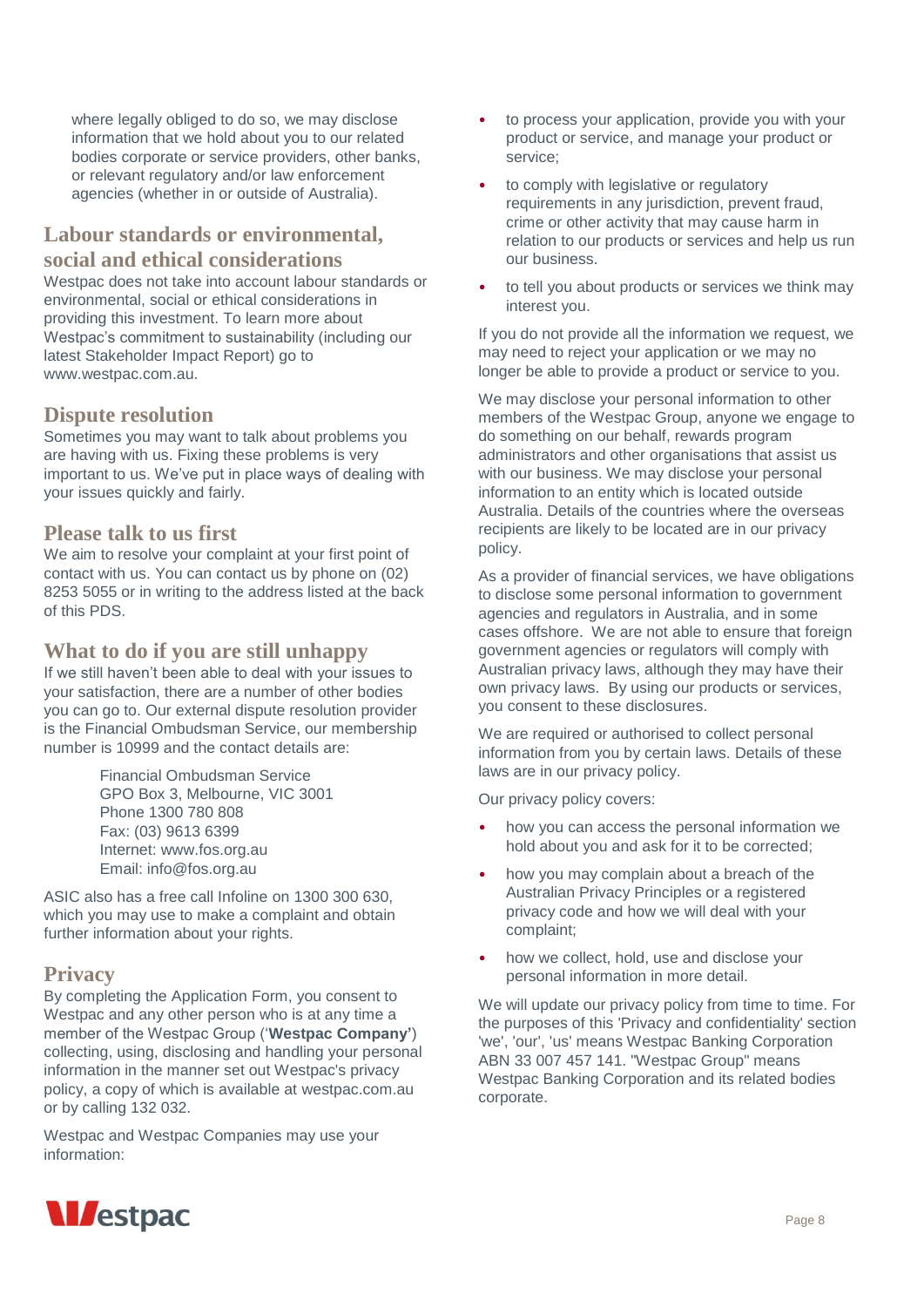## **Providing Westpac with your Tax File Number ('TFN')**

When you invest in a Term Deposit, you are required to provide your Tax File Number ('**TFN'**), your Australian Business Number ('**ABN**') or an exemption code. This is because accounts that earn interest are subject to the Pay-As-You-Go ('**PAYG'**) withholding rules.

- If the investment is made in the course of an enterprise (that is, business activities), you may provide an ABN as an alternative to your TFN.
- For joint accounts, the Australian Taxation Office ('**ATO**') requires a minimum of two TFNs or ABNs (one each) from the account holders.
- If a formal trust is established and a trustee makes the investment, the trustee may quote the TFN of the trust.

If you are an Australian resident and do not provide us with your TFN or ABN, we must withhold tax calculated at the highest marginal tax rate plus any levies imposed by the Australian Government from time to time from the interest and remit the withheld amount to the ATO.

Westpac is required to report details of income earned, withholding tax deducted and TFNs quoted on an account, to the ATO annually. The collection of TFNs and their use and disclosure are strictly regulated by the Privacy Act (1988).

If you are not an Australian resident, Westpac must withhold non-resident withholding tax from the interest.

## **Taxation**

Interest earned on a Term Deposit account may be taxable. Taxation law is complex and its application will depend on a person's individual circumstances. When determining whether or not this product is suitable for you, you should consider the impact it will have on your own taxation position and seek professional advice on the tax implications it may have for you.

## **Intermediary remuneration**

Financial advisers and other persons who distribute Westpac products may seek to be remunerated for the service they provide to you in relation to this investment. Westpac may pay advisors and other parties a service fee on your behalf which is detailed below. This fee is negotiated and agreed between you and your financial adviser.

## **Service Fees**

Service fees are only payable by us on your behalf to your financial adviser where you request that we pay them to your financial adviser.

Where you agree to pay your financial adviser a service fee when you invest in a product under advice from your financial adviser, the dollar value of this service fee will be communicated to you when you receive a quote. If the term of the deposit is less than 12 months the service fee will be paid on maturity. If the deposit has a term greater than 12 months the fee will be paid at the same frequency as the interest payments on your deposit.

You will need to indicate the amount of any service fee that we are to pay on your behalf to your financial adviser when placing your deposit request with your adviser or Financial Intermediary. The service fee will also be shown on your Confirmation.

#### **Commission**

Where the law permits, we may pay commission of up to 0.50% (plus GST where applicable) to your Financial Intermediary or to another Westpac Group entity or a third party distributor with whom we have a distribution arrangement. The commission is calculated as a variable or fixed percentage of the average monthly balances on the Westpac Term Deposit.

If we pay commission to your Financial Intermediary, they may deduct the rate of any commission payable to them prior to quoting an interest rate to you, up to a maximum of 0.50% (plus GTS where applicable) per annum.

## **Financial Claims Scheme**

You may be entitled to payment under the Australian Government's Financial Claims Scheme in the event that Westpac Banking Corporation becomes insolvent. Payments under the Financial Claims Scheme are subject to a limit for each depositor for eligible deposits held in Westpac Banking Corporation, which include deposits branded in the name of its divisions, BT Financial Group, St. George Bank, Bank of Melbourne, Bank SA and RAMS. Information about the Financial Claims Scheme can be obtained from the APRA website at [http://www.apra.gov.au](http://www.apra.gov.au/) or by calling the APRA hotline on 1300 55 88 49.

### **When Westpac can combine accounts**

Westpac may transfer money in your Term Deposit to clear debts you owe us in loan or other accounts. If we do this, the balance of your Term Deposit will be reduced by the amount used for this purpose.

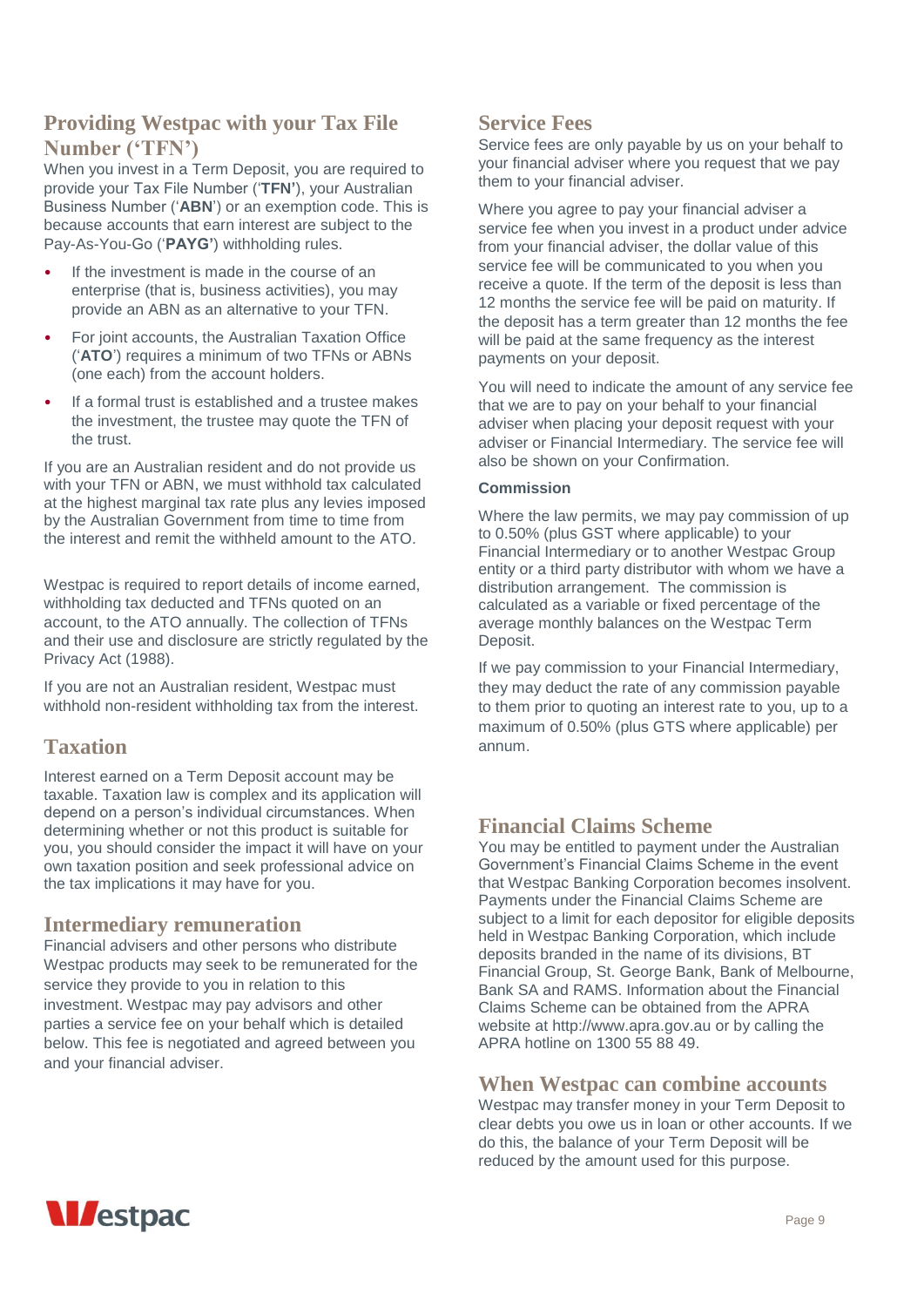You agree that you may not set off amounts we owe you (for example, the balances in your Term Deposit) against amounts you owe us.

If we exercise our right to combine accounts, we will notify you promptly in writing at the address shown in our records.

### **Our Reporting Obligations**

We are required to identify certain US persons in order to meet account information reporting requirements under local and international laws.

If you or (where you are an entity) any office bearer\* of the entity and/or any individual who holds an interest in the entity of more than 25% (a **Controlling Person**) are a US citizen or US tax resident, you must telephone 1300 658 194 at the time you submit an application. When you contact us you will be asked to provide additional information about your US tax status and/or the US tax status of any Controlling Person which will constitute certification of US tax status for the purposes of the application.

Unless you notify us that you and/or any Controlling Person are a US citizen or US tax resident as specified above, submitting an application constitutes certification that you and/or any Controlling Person are not a US citizen or US tax resident.

If at any time after acquiring your Term Deposit, information in our possession suggests that you and/or any Controlling Person may be a US citizen or US tax resident, you may be contacted to provide further information on your US tax status and/or the US tax status of any Controlling Person. Failure to respond may lead to certain reporting requirements applying to your Term Deposit.

\*Director of a company, partner in a partnership, trustee of a trust, chairman, secretary or treasurer of an association or co-operative

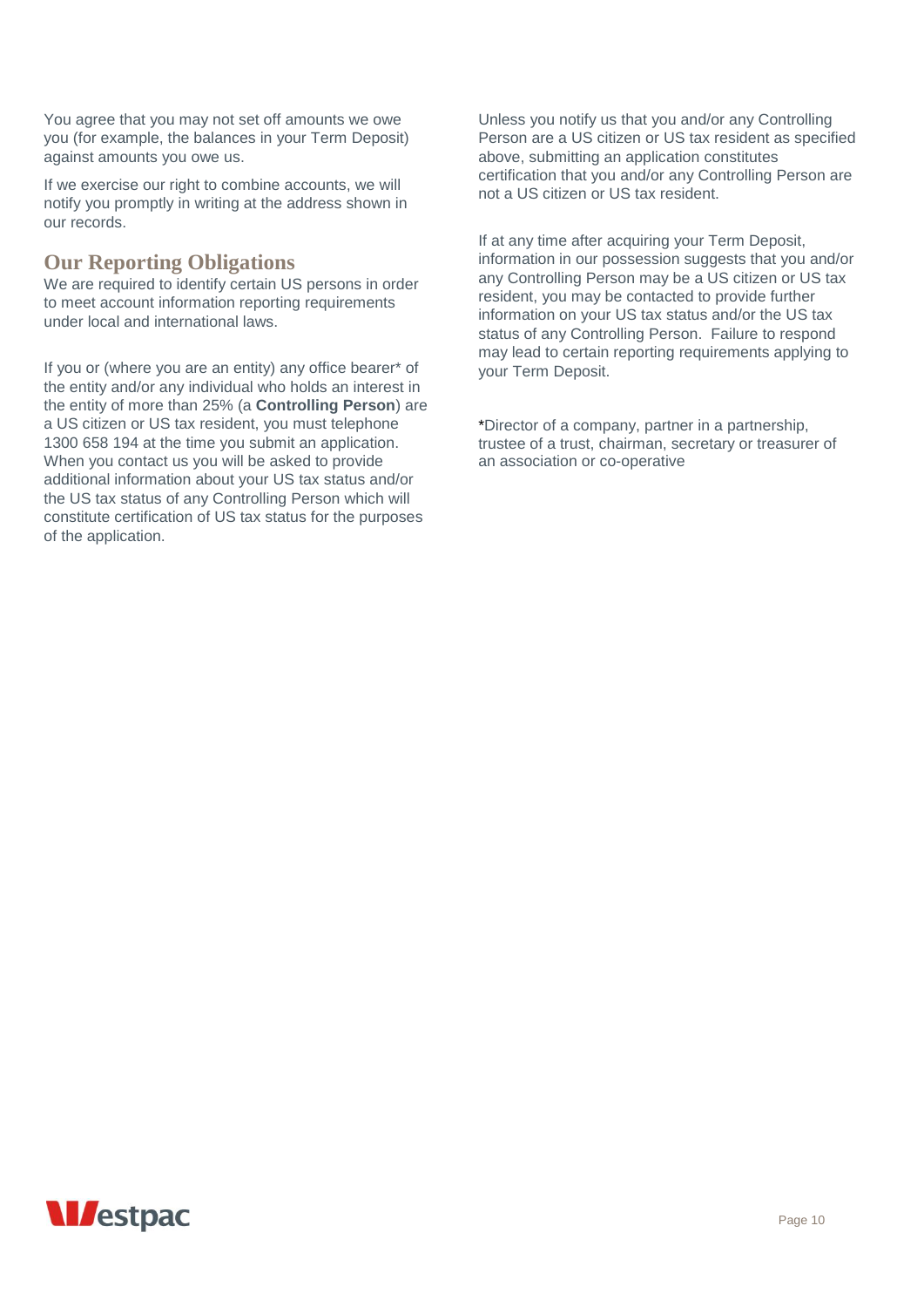## <span id="page-10-0"></span>**Glossary**

**Application Form** means the form at the end of this PDS, or such other form of application as Westpac determines in its absolute discretion from time to time is acceptable.

**APRA** means the Australian Prudential Regulation Authority.

**ASIC** means the Australian Securities and Investments Commission.

**Business Day** means any weekday when the Bank is open for business in any State or Territory of Australia. If the bank is closed in all States and Territories then that day will not be a business day. If the Banks offices are closed in your State or Territory but open in other States or Territories then the Bank will still regard that day as a business day in every State and Territory.

**Commencement Date** means the date on which the Principal Amount of your Term Deposit is to be deposited with Westpac, as indicated in your Confirmation.

**Confirmation** means the document issued to you by Westpac following receipt (and subject to acceptance) of your Application Form.

**Financial Intermediary** means an entity that facilitates the purchase of Westpac Group Term Deposits.

**Interest Rate** means the fixed interest rate applying to your Principal Amount during the Term.

**Maturity Date** means the date on which your Term Deposit expires, as indicated in your Confirmation.

**PDS** means Product Disclosure Statement.

**Principal Amount** means the cash amount invested by you on the Commencement Date.

**Term** means the period between the Commencement Date and the Maturity Date (30 days to five years).

**Term Deposit** means the product the subject of this PDS.

**Westpac Group** means Westpac Banking Corporation and its related bodies corporate.